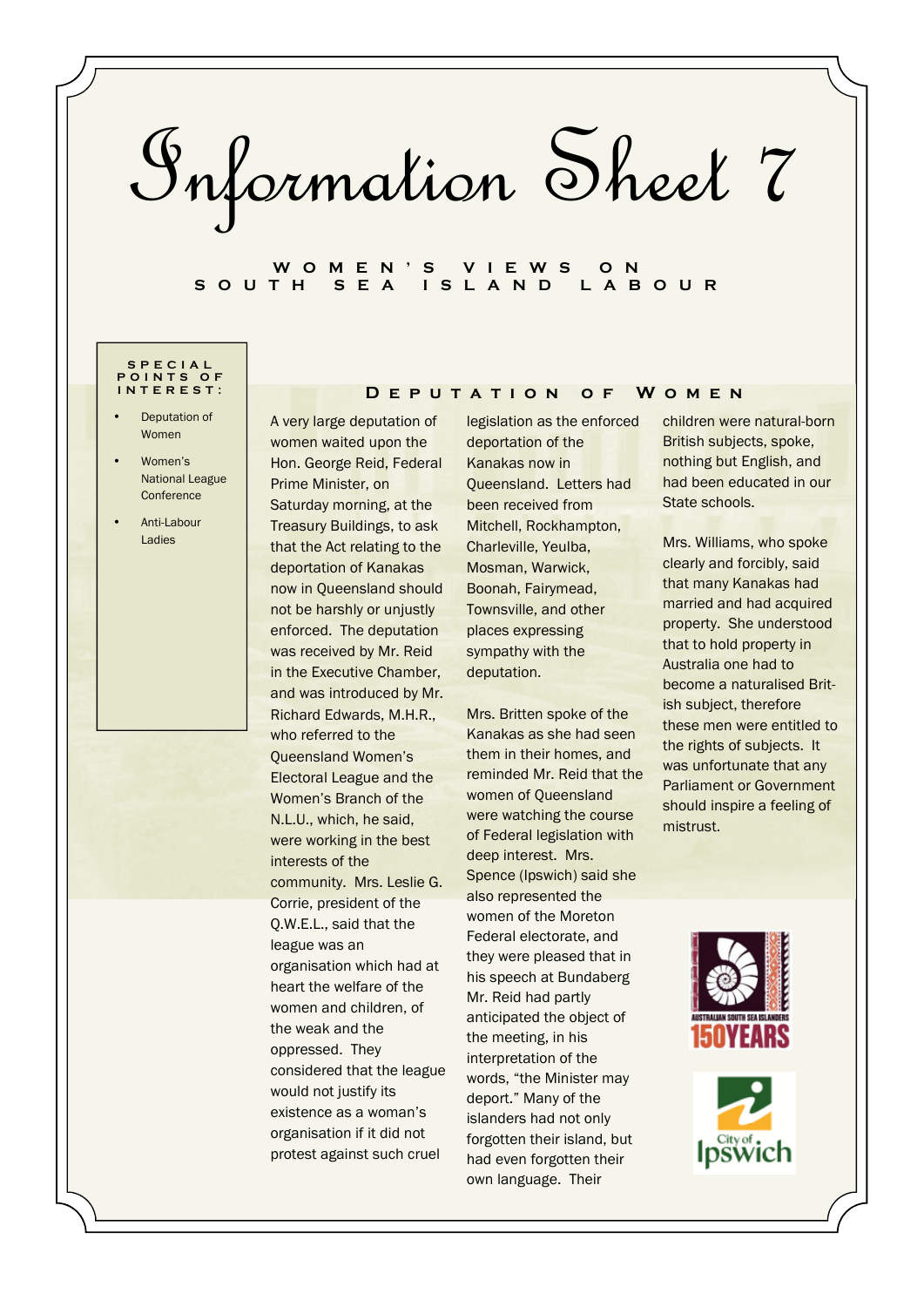#### **D e p u t a t i o n o f W o m e n c o n t i n u e d**

Mr. Reid complimented the speakers on the brief, clear, and pointed way in which they had introduced a difficult subject, and wished that equally clear speeches could be heard in Parliament. Though circumstances had made him a rather hardened specimen of humanity, he was susceptible to feminine influences, and to the feelings of humanity. There were two aspects of the Kanaka question. He had been recently approached by sugar planters, who simply regarded the Kanaka as a question of labour or profit. But not a single member of the present deputation, he believed, had any pecuniary interest in the sugar industry. (A Voice: "Not one!") The feelings of humanity weighed far more with him. The words in the Act, "may deport," should not be interpreted as giving a Minister the option of deporting or not deporting the Kanakas. The basis of the agreement made by the planter was that after a certain fixed term of service the Kanakas should be returned to their islands, and to insure this each planter had to deposit a certain sum to provide for their deportation. The Legislature had determined that the Kanakas as a body should be returned, but their return would not be forced, but optional. (Mrs. W. Jones: "Why should the Commonwealth Parliament come and upset our laws"?) Mr. Reid retorted that he was afraid the ladies were developing Parliamentary

methods. (General laughter.) In accordance with the law, the Government desired to return the Kanakas to their island, but the words, "may deport" threw upon the Government a heavy responsibility. If rough and ready methods were followed the results might be so utterly cruel and unfortunate as to stain the name of the Commonwealth. He could not speak decisively, as a Minister could not, as in Russia, do as he liked, but he would place their appeal before the Cabinet. One statement he might make, and that was that in carrying out the Act all possible care would be taken to avoid the evils and hardships anticipated by the deputation. An outrage would be committed if the Kanakas were returned like cargo. Australian statesmen would preserve the characteristic of their race, and show no inhumanity. On Friday he had received a deputation of Kanakas, who had been ten, twenty, and thirty years in the State, all speaking English, and having wives and children who were being educated in the State, and he felt that if these people were to be forcibly deported some other man would have to carry out this Act. (Loud applause.) In conclusion, there was one thing he wished to say to the women of Queensland. Why should not women take up this duty and use the franchise? There might be a danger of class and selfish domination; but his words were addressed just as

much to the women of the Labour party as to the others. No matter how they intended to vote, whether for him or against him, he would urge all women to record a vote in accordance with their consciences. In many cases a personal interest influenced voters, but patriotism rose above personal interest. He approved of the leagues in Queensland, and thought they were doing a useful work. (Applause.) Mr. Edwards, M.H.R., thanked Mr. Reid on behalf of the deputation. As regards the Kanakas, they came here under a three years' engagement, but he doubted whether they could be forcibly returned if they desired to stay. Amongst those present were: Mesdames Leslie G. Corrie, Williams, G.W. Bennett, J. Philp, Partridge, Britten, A.J. Thynne, Cliffe-Mackie, W. Jones, Hobday, Reeves (Pittsworth), Hobson, Frew, Fereday, Alex, Murray, Frank Little, T.B. Cribb, Knowles, Davies (Mayoress South Brisbane), T Holder Cowl, Darnley, Murray, Miles, Wynne, G.A. K. Darbyshire, Johnson, Misses Ogg, Murray, Waldie, Rivers, Fells, Hobday, Waldie, Nolan, Beckette, Munro, Macpherson. Broad, Gray, Barry, Mr. Sheppard (private secretary to Hon. G.H. Reid), Mr. P. Phillips, M.H.R. (Victoria), Mr. Richard Edwards, M.H.R., Mr. Leslie G. Corrie, and Mr. W. Langley.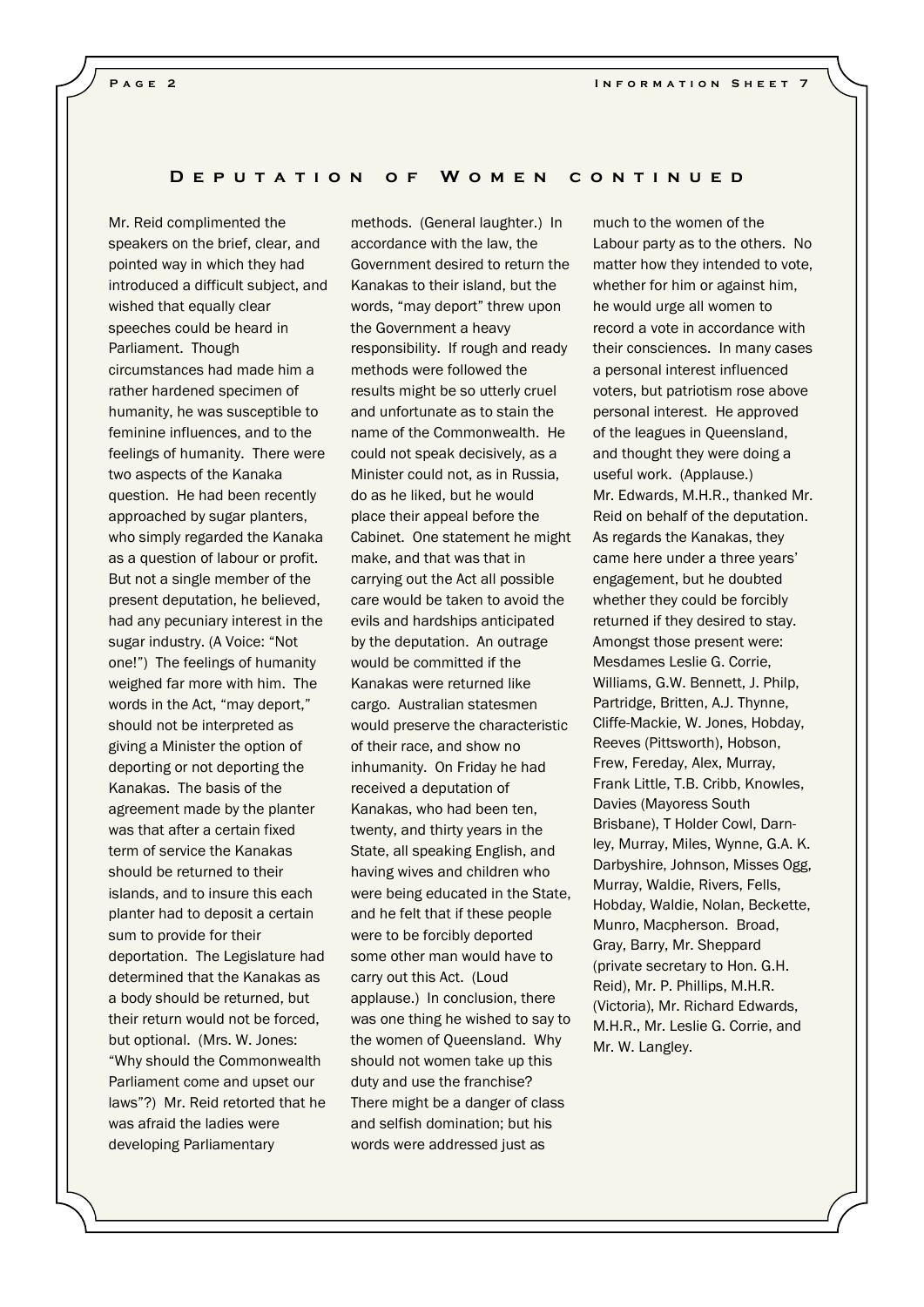# WOMEN'S NATIONAL LEAGUE **C o n f e r e n c e i n m e l b o u r n e**

The following article appeared in the Bendigo Advertiser on Friday, 25 October 1907.

A conference of representatives of all the anti-Socialistic organisations of women throughout Australia was opened this morning at "Cliveden," the residence of Janet Lady Clarke, president of the Women's National League. Included in the number present were representatives of the women's branch of the People's Reform League, of New South Wales, the Women's Liberal League, of New South Wales, the Queensland Women's Electoral League, the South Australian women's branch of the Australasian National League, the women's branch of the Mount Gambier Farmers and Producers' Political Union, and the progressive League of Tasmania. Western Australia was the only State not represented. The programme provided for the conference included a large number of important items, such as immigration, white Australia, training of State children, individualism v. Socialism, adulteration of foods, compulsory military training, the best method of interesting women in politics, religious instruction in State schools, censorship of literature, and suppression of undesirables. Janet Lady Clarke presided, and Miss Grace Watson was elected secretary to the conference. The president, in opening the conference, extended a hearty welcome to the delegates from the other States. She expressed the hope that good work would be done, and was sure that the

league would become a great and mighty power in the Commonwealth if its members would only work unitedly. Miss M.A. Ogg, organising secretary of the Queensland Women' Electoral League, addressed the conference on the subject of immigration. She said that there was presented the strange spectacle of a vast continent practically railed off for the white Australians. What title deeds had the white Australian got to Australia other than those signed in scarlet and with the old legend, "Might is right," Inscribed? A policy of immigration was a policy of wisdom, sanity, sobriety and patriotism. Before very long Australia would not be in the position to say who should or should not come in. The door would be burst open by force, and the feeble hat of a white Australia would be as though it had never gone forth. To get people to come to Australia, it would have to be made more attractive than the other "empty countries." The solution of this difficulty was in the land laws and the administration of them. The land must be as nearly free as possible. She desired to move – "That in the opinion of this conference, the necessity of an immediate and reasonable system of immigration is of paramount Importance, and deserves the support of all the organisations represented at this conference."

Mis Taylor (Tasmanian Progressive League), who seconded the resolution, called attention to the slow increase of

population in Australia. Immigration to Australia from Great Britain would bind us closer to the old country, and be beneficial to this community. Especially in developing agriculture, mining and wine growing. Immigrants of the Tentonie and Scandinavian races should be encouraged, as they were the most likely to fall into line and work under our laws. The motion was carried. Mrs. Molyneaux Parkes, of New South Wales, moved – "That, while this conference approves of the principle of a white Australia from the racial point of view, it considers that the importation of colored labor is necessary for the development of the tropical territory." The two points of view were the maintenance of a perfectly white community and the best means of developing our tropical territory especially the Northern Territory, which was now going to waste because of the prejudice against colored labor, was by colored labor. There were thousands of the King's Indian subjects who might be permitted to work the territory with their families. Australia had commenced a white policy in a wrong way by dismissing the kanakas from the sugar fields. The Labor party had imagined that it had done a great thing by repatriating these people. They were not nearly so dangerous as the Japanese regarding the racial question.

Mrs. Hattin, of Toowoomba, supported the motion. The proceedings have not yet been concluded.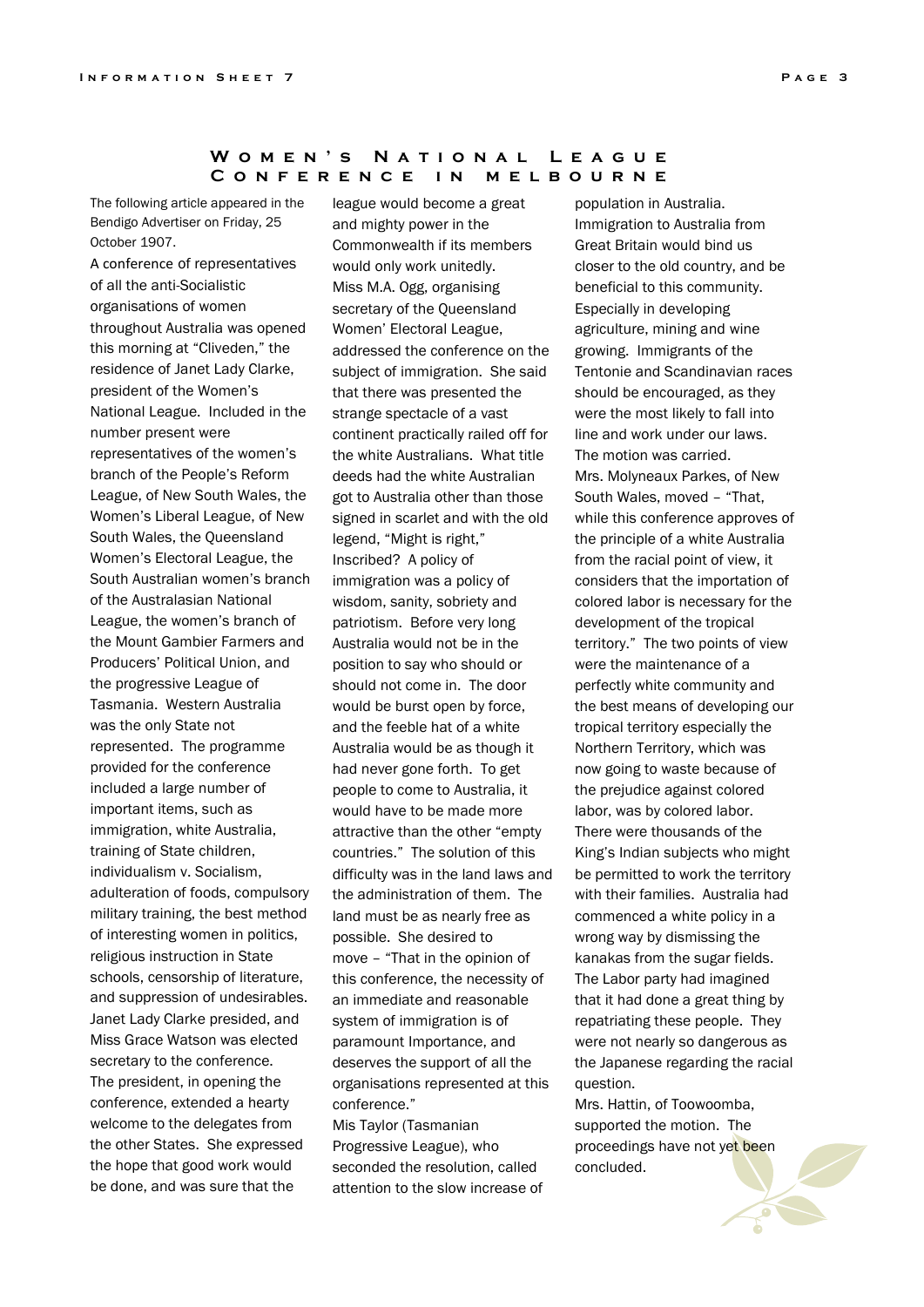# L E S T W E F O R G E T **BLACK AT HEART SECRET POLICY OF THE FUSION PARTY** B L A B B E D B Y A N T I - L A B O U R L A D I E S

# Worker, Thursday, 20 March 1913

As the elections are drawing near, all electors should remember who are opponents of the White Australia policy. A few years ago a conference was held in Melbourne of all the Anti-Labour Organisations of Women throughout Australia, and we again republish (from the Melbourne "Herald" 24/10/07) a few of the more important speeches delivered on that occasion on the White Australia question. "They met," said the Melbourne "Herald," "at Cliveden, the residence of Janet Lady Clark, who was president of the Women's National League in Victoria."

The Philp party of Queensland had as its representative Miss A. Ogg, organising secretary of the Queensland Women's Electoral League, Mrs. Hatton (Toowoomba), Mrs. Mitchell (Mackay), Mrs. Leslie Corrie (Brisbane), Miss Dewing (Brisbane), Mrs. Welmore (Brisbane), Mrs. Thompson (Mayoress of Brisbane), and Mrs. Chataway (wife of Senator Chataway).

The conference was presided over by Janet Lady Clark, and it was held in the ball room at Cliveden, which was tastefully decorated for the occasion. There is a miniature stage, with scenery for private theatricals, at one end of the room, and this served admirably for a dais.

### **White Australia Attacked**

In introducing a motion in favour of immigration, Miss. A. Ogg, in a paper which she read, said: "Immigration was a beautiful law of adaptation, obedience to which meant a better adjustment of the human race as it increased. The world had grown old since necessity first revealed this law, and now man took it on himself to adjust the human race, as he, in his wonderful arrogance, presumed that it ought to be adjusted. So we had the strange spectacle of a vast continent practically railed off for the White Australian. WHAT TITLE DEEDS HAD THE WHITE AUSTRALIAN GOT TO AUSTRALIA other than those signed in scarlet, and with the old legend, 'Might is Right,' inscribed?"

Then followed the treasonable motion against White Australia, Mrs. Molyneux Parkes (N.S.W.) moving:

"That, while the conference approves of the principle of a White Australia from the radical point of view, IT CONSIDERS THAT THE IMPORTATION OF COLOURED LABOUR IS NECESSARY for the development of the tropical territory."

The mover said that "there were two points of view in connection with this subject. One was the claim on behalf of a perfectly white community, and the other

was the best means of developing the tropical territory, especially the Northern Territory which was now going to waste because of the prejudice against coloured labour. If they were to draw a geographical line for the restriction of coloured races they should certainly be allowed within the greater part of the tropical territory. THERE WERE THOUSANDS OF THE KING'S INDIAN SUBJECTS WHO WOULD BE SUITABLE FOR THE WORK IN THE TERRITORY, AND MIGHT BE ALLOWED IN WITH THEIR FAMILIES."

Mrs. HATTON, of Toowoomba (Q.), seconded the resolution. She said the sugar industry was going out of Australia. She agreed with the motion so far it was possible, and believed that it was possible with discretion to get in coloured labour."

Mrs. MITCHELL, of Mackay (Q.), said that "this was a very important subject, especially to Queensland. That State had accepted the verdict of the other States, and it was trying to manage in the best way it could; but it did not seem quite fair that the kanakas, who were the most harmless of the coloured races, should be the only ones removed. In the Mackay district, women and children were now to be seen working in the cane fields. Children who should be at school were obliged to help to make a living."